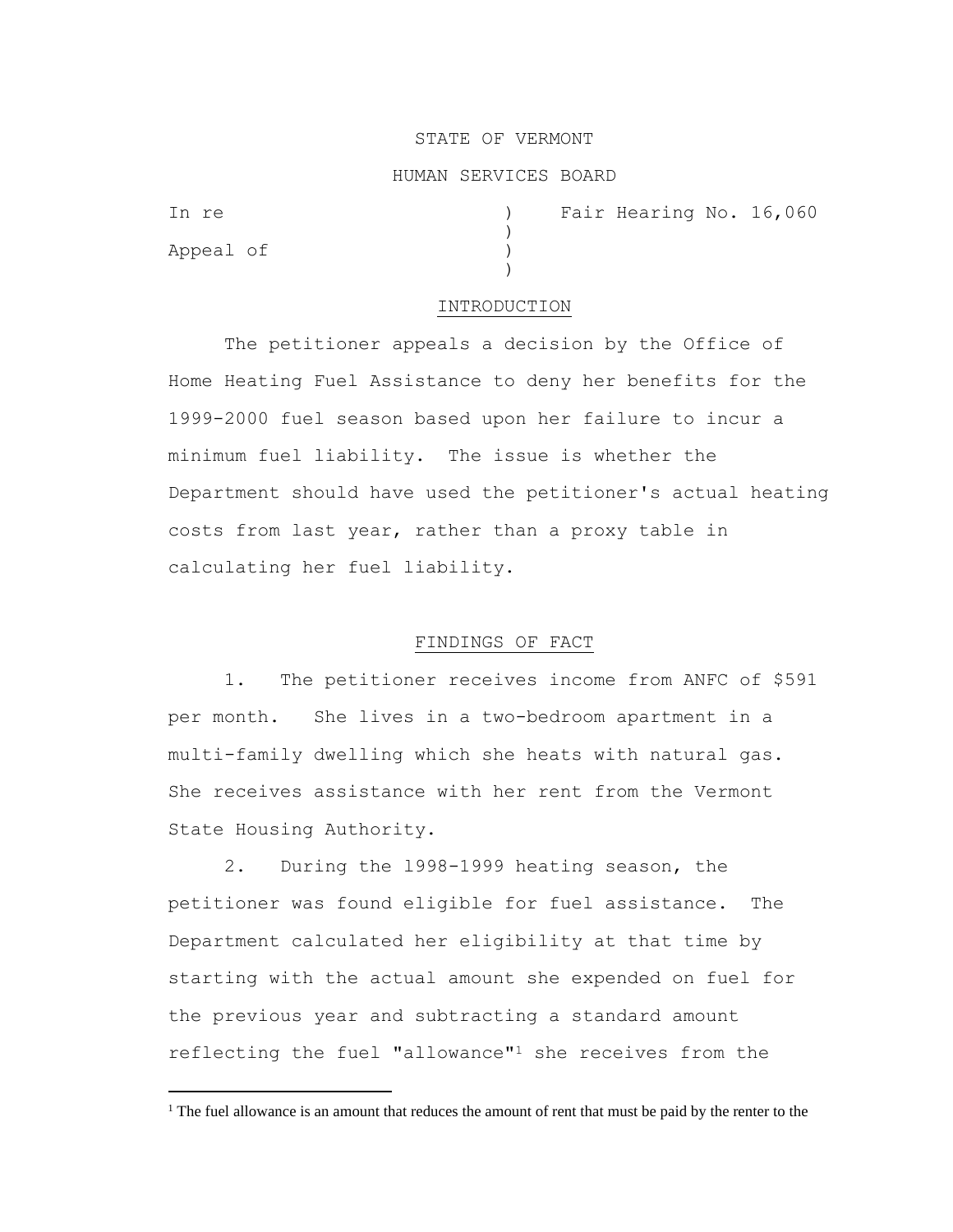## Fair Hearing No. 16,060 2

housing authority. The difference between those two figures provided a net amount, which exceeded the program minimum, with which the petitioner needed assistance.

3. The petitioner made a timely application for fuel assistance for the 1999-2000 heating season. This time she was denied because she had not incurred the minimum (\$125 per year) fuel expenditure required for aid. Unlike last year, the Department did not use the petitioner's actual fuel expenditure from last winter, but rather used a "standard" figure from a "proxy" table to determine the amount of fuel used in her apartment. That standard figure--\$368--was reduced by the amount of the petitioner's allowance from the housing authority--\$276--which amounted to \$92. Thus, the Department determined that the petitioner's fuel liability for the coming year did not exceed the program minimum and it denied her assistance. A notice to this effect was mailed to the petitioner in July, 1999.

4. The petitioner appealed that denial because she feels it is unfair not to use her actual fuel costs because her low income, even with the housing authority allowance, makes it difficult for her to purchase heating fuel.

landlord as her share of the rent under the subsidized housing program. In other words, the housing authority will pay a greater portion of the rent in order to allow the renter to keep more of her income to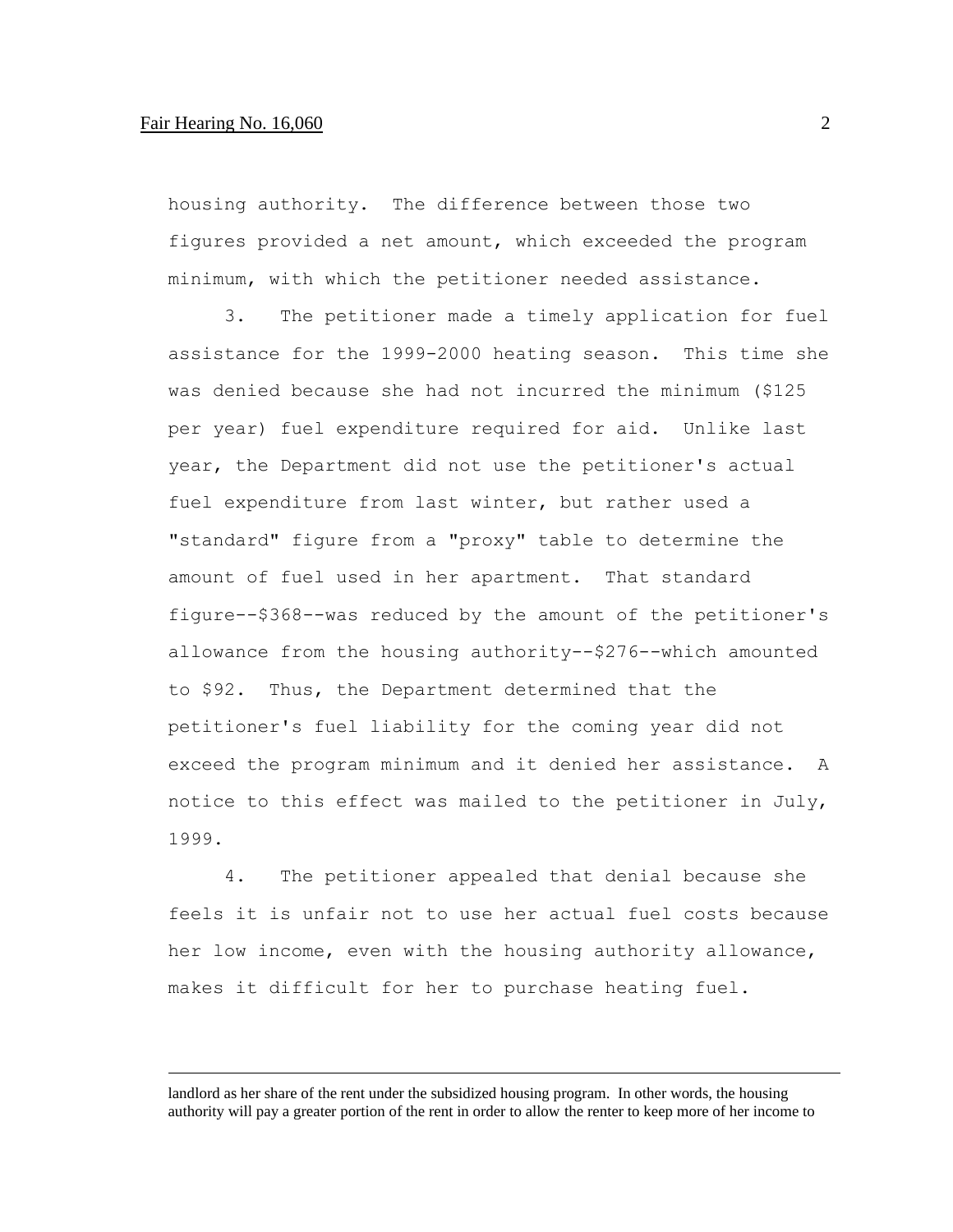#### ORDER

The decision of the Department is affirmed.

## REASONS

The income eligibility requirements for the fuel assistance program are set out by the provisions of state law found at 33 V.S.A.  $\overline{2}$  2600 et. seq. Prior to this year, the legislature required the fuel office to initiate a determination on eligibility by obtaining the actual fuel consumption figures of the household for the prior year.<sup>2</sup> 33 V.S.A.  $\theta$  2604(b). On June 1, 1999, the legislature amended that section to read as follows:

The secretary shall by rule establish a table that contains amounts that will function as a proxy for applicant households' annual heating fuel cost for the previous year. The seasonal fuel expenditure estimates contained within such table shall closely approximate the actual home heating costs experienced by participants in the home heating fuel assistance program. Such table shall be revised no less than every three years based on data supplied by certified fuel suppliers to the office of home heating fuel assistance s required by rule. The secretary shall also establish by rule minimum amounts of annual home

pay for her heating fuel.

<sup>&</sup>lt;sup>2</sup> During the initial the year of the program when no records had been kept of consumption amounts and for persons who have no history of consumption use, proxy tables were used.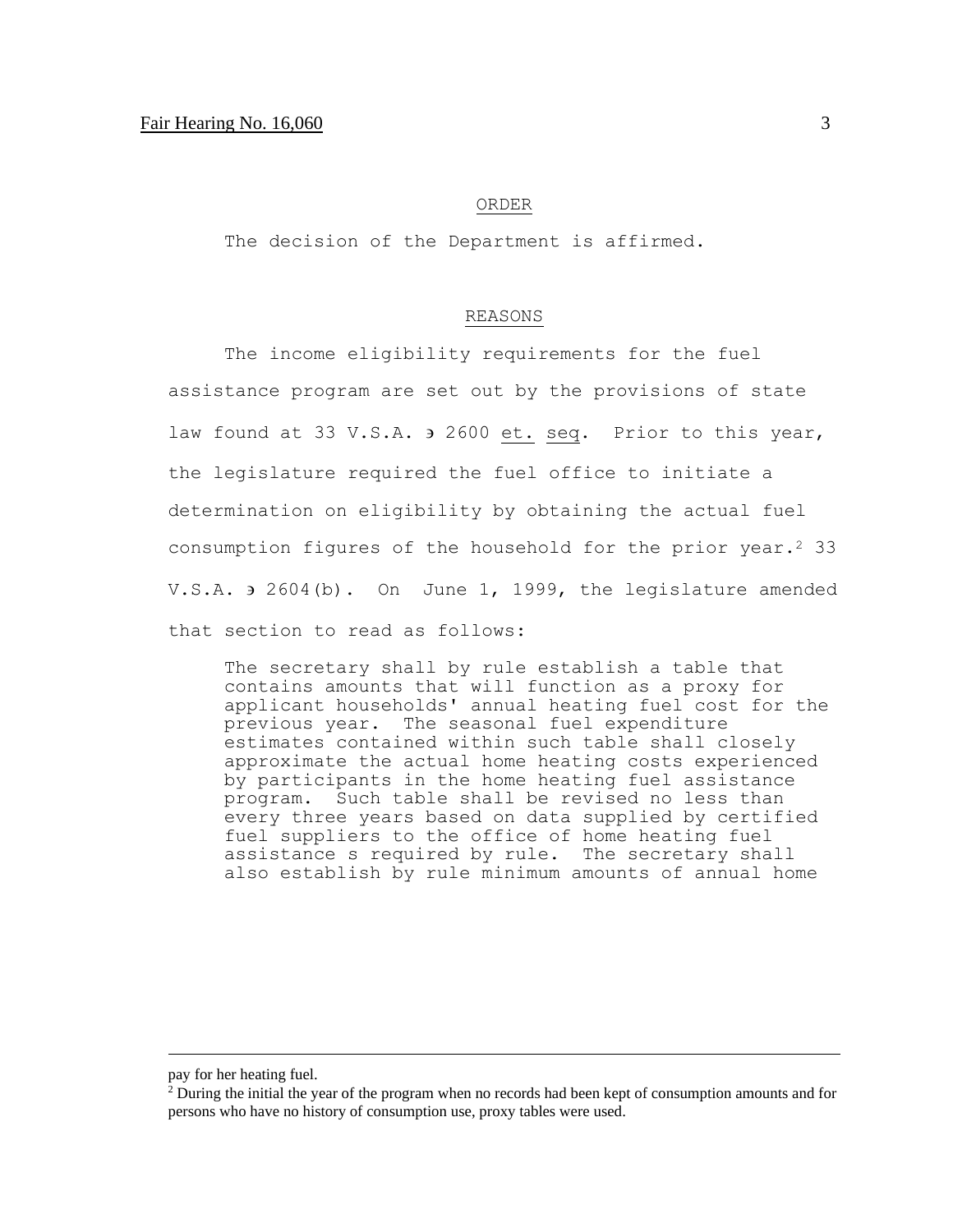# Fair Hearing No. 16,060 4

heating fuel costs that vary based on the household=s size and annual income.

> No. 59, An Act Relating to the Home Heating Fuel Assistance Program, (S.98), Sec. 2.

Section 9 of the same statute mandates that the provisions take effect on the date of passage, June 1, 1999, and authorizes the Secretary to use "expeditious rule-making procedures" to effectuate the provisions. Id. On July 16, 1999, the Secretary, through the Commissioner of Social Welfare, issued proposed regulations reflecting these legislative changes which were expected to take effect on September 15, 1999. They were actually formally adopted as of September 22, 1999.

The regulations of the Department which were in effect at the time of the petitioner's application provided that the "annual heating fuel cost is determined for the eligible household based on actual reported costs for its primary heating source for the prior twelve-month period from May 1 through April 30."  $W.A.M.$   $\rightarrow$  2906.2(b), eff. 11/1/97. The amended regulation provides that "an annual primary heating fuel cost is determined for eligible households based on standard heating cost tables (referred to as 'proxy tables') identified in sub-section 2906.4 below." W.A.M. 2906.2(b), eff. 9/22/99. The bulletin accompanying the proposed changes states that the new proxy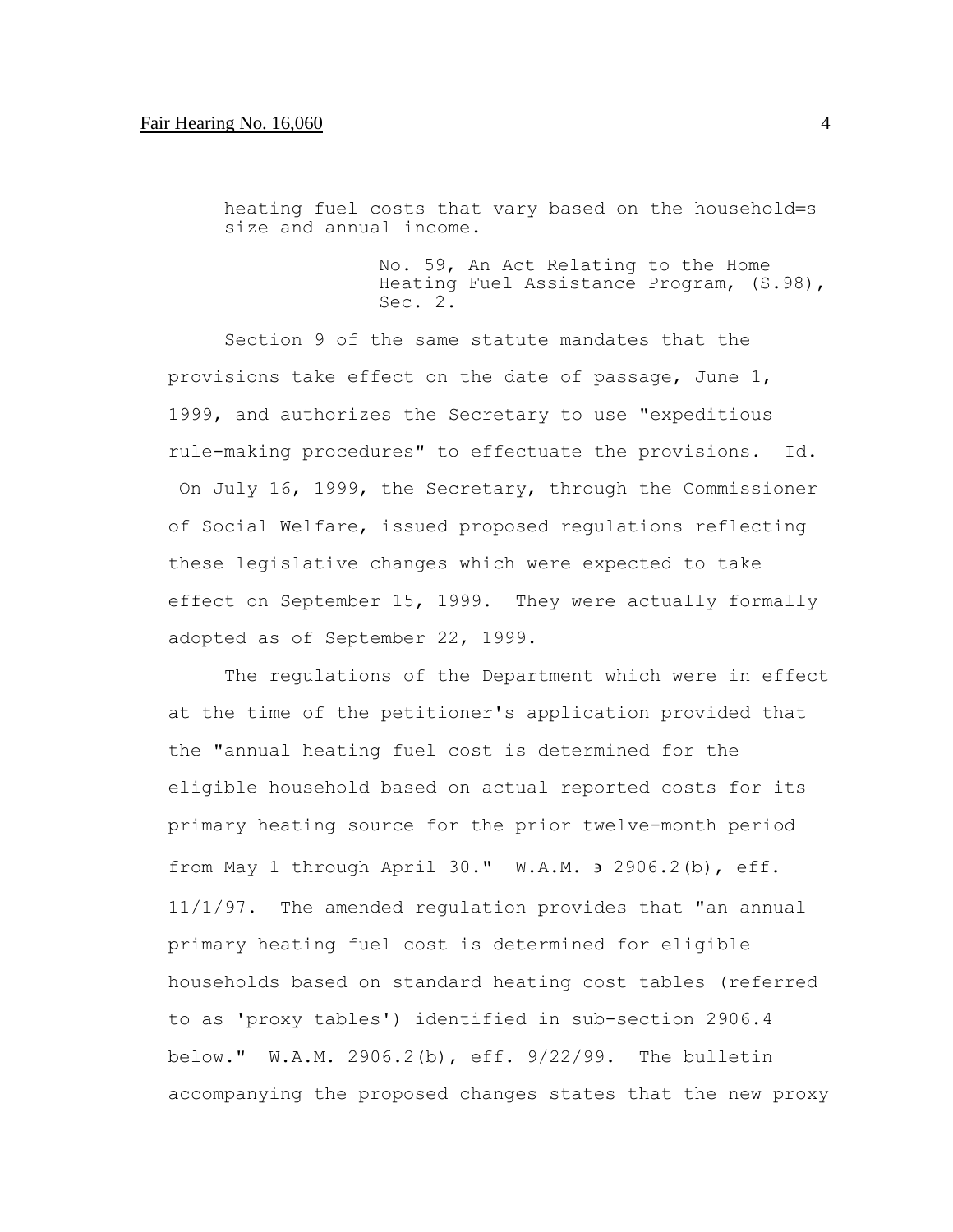tables were:

". . . developed in consultation with the Vermont Energy Investment Corporation and are derived from data on actual home heating consumption by fuel assistance households during the past two fuel seasons. The tables represent typical consumption of recipient households in the categories represented. Factors considered in developing the tables include: housing type, number of bedrooms, rental and home ownership, fuel used, secondary heat source, cost of fuel, number of household occupants, and long-term average heating degree days by region of state."

> State of Vermont, Agency of Human Services, Social Welfare Bulletin, No. 99-16, Pg. 5, 7/16/99

The effect of the new regulations is not only to abandon the prior calculation of the applicant's actual fuel usage in favor of the "proxy" table, but also to require the use of a new "proxy" table which has values considerably lower (approximately \$200 per year for some fuel types) than the prior "proxy tables" (used for persons with no fuel usage history). See W.A.M. 2906.4, eff. Sept. 1, 1996. This reduction presumably occurred because of the new method of calculating the proxy table which requires a finding of the typical fuel consumption for participants in the program, and not for the general population. Any applicant whose eligibility was calculated using the old proxy table or an actual figure less than the new proxy table will be affected by this change.

The language used by the legislature in its June 1, 1999, amendment clearly mandated the Department to revise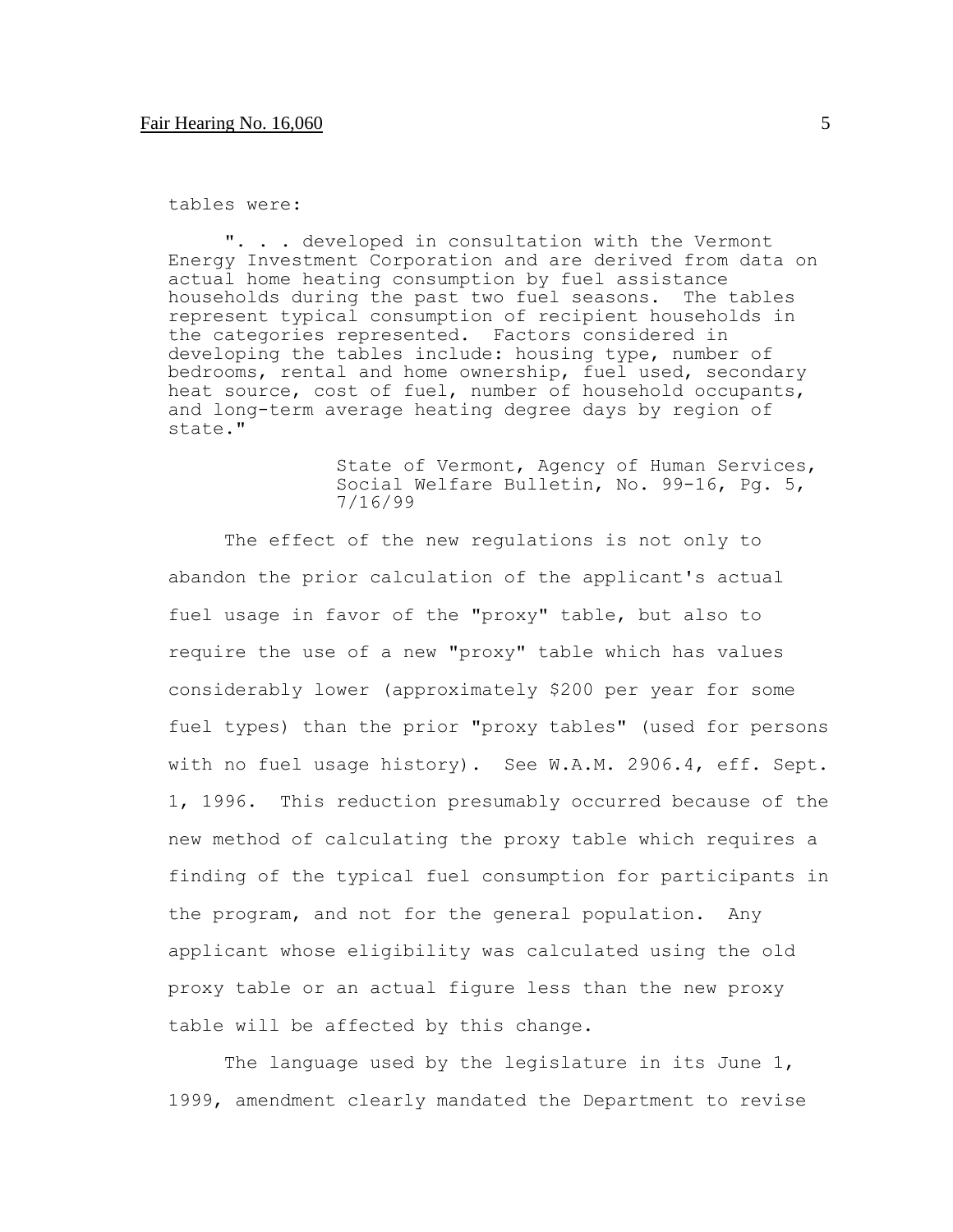its proxy table to reflect the typical usage of participants and to use this table in lieu of any actual costs. Although the regulations reflecting these changes do not formally go into effect until September 22, 1999, the Department's old regulations were rendered obsolete on June 1, 1999, because they conflicted with the authorizing statute. At that point, the Department was required to make decisions consistent with the statutory mandate, which it has done in this case when it calculated the petitioner's eligibility based on the new proxy tables rather than her actual usage.

The other steps used in the determination of eligibility in this case have not changed. Under its regulations, the heating assistance office is required to look first at the annual primary heating fuel cost from the new "proxy" table at W.A.M. 2906.4 and P-2905. For the petitioner, who lives in a two-bedroom apartment in a multi-family building that is heated with natural gas, that annual amount is \$368. From that amount, the Department is required to deduct any heating allowance the applicant may receive from the state housing authority to obtain the net annual heating fuel cost. W.A.M. 2906.2(B). Those standards are found in a table at P-2905(C). For the petitioner (again based upon the size of her dwelling and the type of fuel) the allowance is \$276 annually. When that heating allowance (\$276) is deducted from the annual